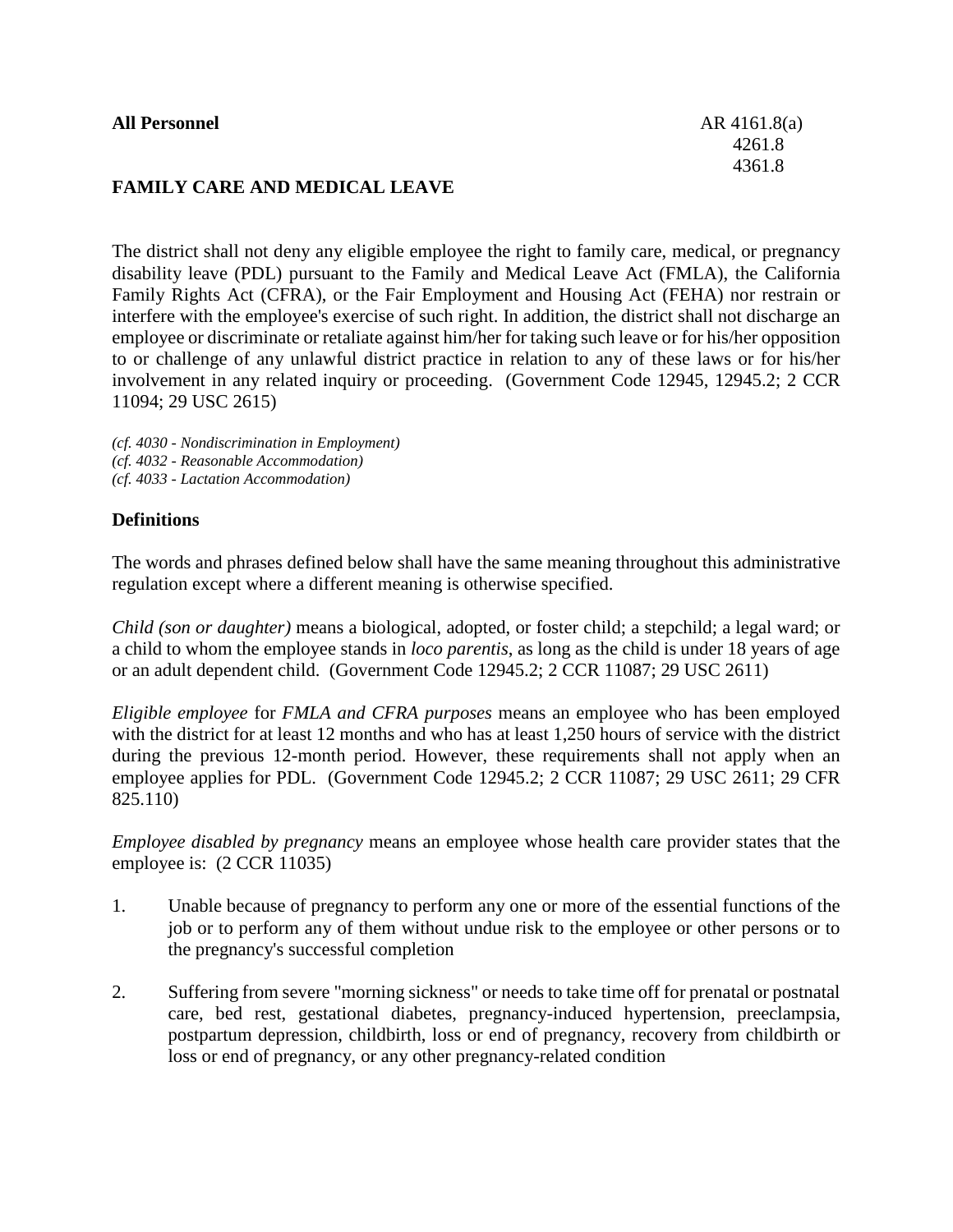AR 4161.8(b) 4261.8 4361.8

## **FAMILY CARE AND MEDICAL LEAVE** (continued)

*Parent* means a biological, foster, or adoptive parent; a stepparent; a legal guardian; or another person who stood in *loco parentis* to the employee when the employee was a child. *Parent* does not include a spouse's parents. (Government Code 12945.2; 2 CCR 11087; 29 USC 2611; 29 CFR 825.122)

*Serious health condition* means an illness, injury (including, but not limited to, on-the-job injuries), impairment, or physical or mental condition of the employee or his/her child, parent, or spouse, including, but not limited to, treatment for substance abuse, that involves either of the following: (Government Code 12945.2; 2 CCR 11087, 11097; 29 USC 2611; 29 CFR 825.113-825.115)

1. Inpatient care in a hospital, hospice, or residential health care facility, any subsequent treatment in connection with such inpatient care, or any period of incapacity

A person is considered an inpatient when a health care facility formally admits him/her to the facility with the expectation that he/she will remain overnight and occupy a bed, even if it later develops that the person can be discharged or transferred to another facility and does not actually remain overnight.

*Incapacity* means the inability to work, attend school, or perform other regular daily activities due to a serious health condition, its treatment, or the recovery that it requires.

- 2. Continuing treatment or continuing supervision by a health care provider, including one or more of the following:
	- a. A period of incapacity of more than three consecutive full days
	- b. Any period of incapacity or treatment for such incapacity due to a chronic serious health condition
	- c. Any period of incapacity due to pregnancy or for prenatal care under FMLA
	- d. Any period of incapacity which is permanent or long term due to a condition for which treatment may not be effective
	- e. Any period of absence to receive multiple treatments, including recovery, by a health care provider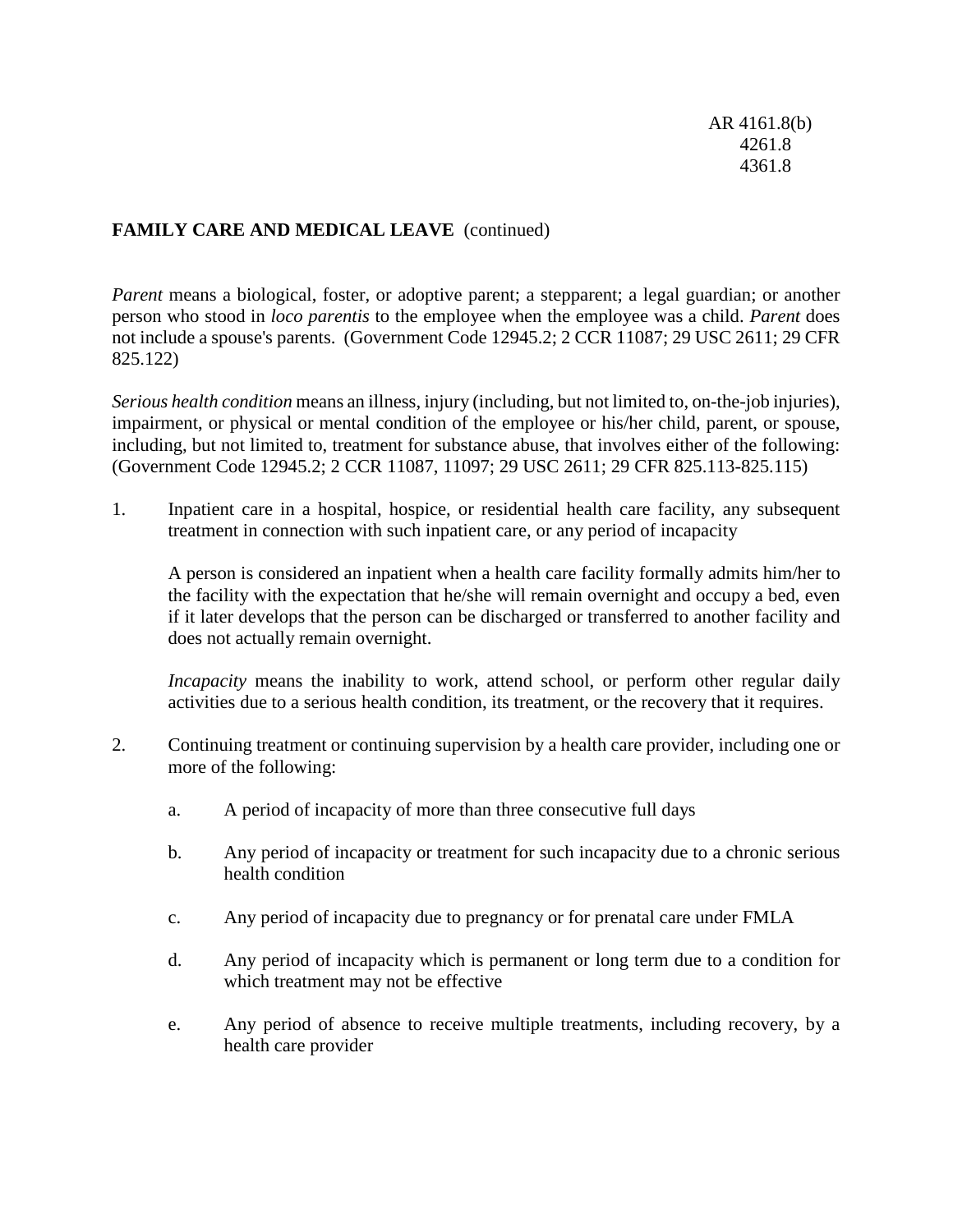AR 4161.8(c) 4261.8 4361.8

## **FAMILY CARE AND MEDICAL LEAVE** (continued)

*Spouse* means a partner in marriage as defined in Family Code 300, including same sex partners in marriage, or a registered domestic partner within the meaning of Family Code 297-297.5. (Family Code 297, 297.5, 300; 2 CCR 11087; 29 CFR 825.122)

### **Eligibility**

The district shall grant FMLA or CFRA leave to eligible employees for any of the following reasons: (Government Code 12945.2, 12945.6; 29 USC 2612; 29 CFR 825.112)

- 1. The birth of a child of the employee or placement of a child with the employee in connection with the employee's adoption or foster care of the child (parental leave)
- 2. To care for the employee's child, parent, or spouse with a serious health condition
- 3. The employee's own serious health condition that makes him/her unable to perform one or more essential functions of his/her position
- 4. Any qualifying exigency arising out of the fact that the employee's spouse, child, or parent is a military member on covered active duty or call to covered active duty (or has been notified of an impending call or order to covered active duty)
- 5. To care for a covered servicemember with a serious injury or illness if the covered servicemember is the employee's spouse, child, parent, or next of kin, as defined

In addition, the district shall grant PDL to any employee who is disabled by pregnancy, childbirth, or other related medical condition. (Government Code 12945; 2 CCR 11037)

#### **Terms of Leave**

An eligible employee shall be entitled to a total of 12 work weeks of FMLA or CFRA leave during any 12-month period, except in the case of leave to care for a covered servicemember as provided under "Military Caregiver Leave" below. To the extent allowed by law, CFRA and FMLA leaves shall run concurrently. (Government Code 12945.2; 29 USC 2612)

This 12-month period shall be measured forward from the date the employee's first family care and medical leave begins. (29 CFR 825.200)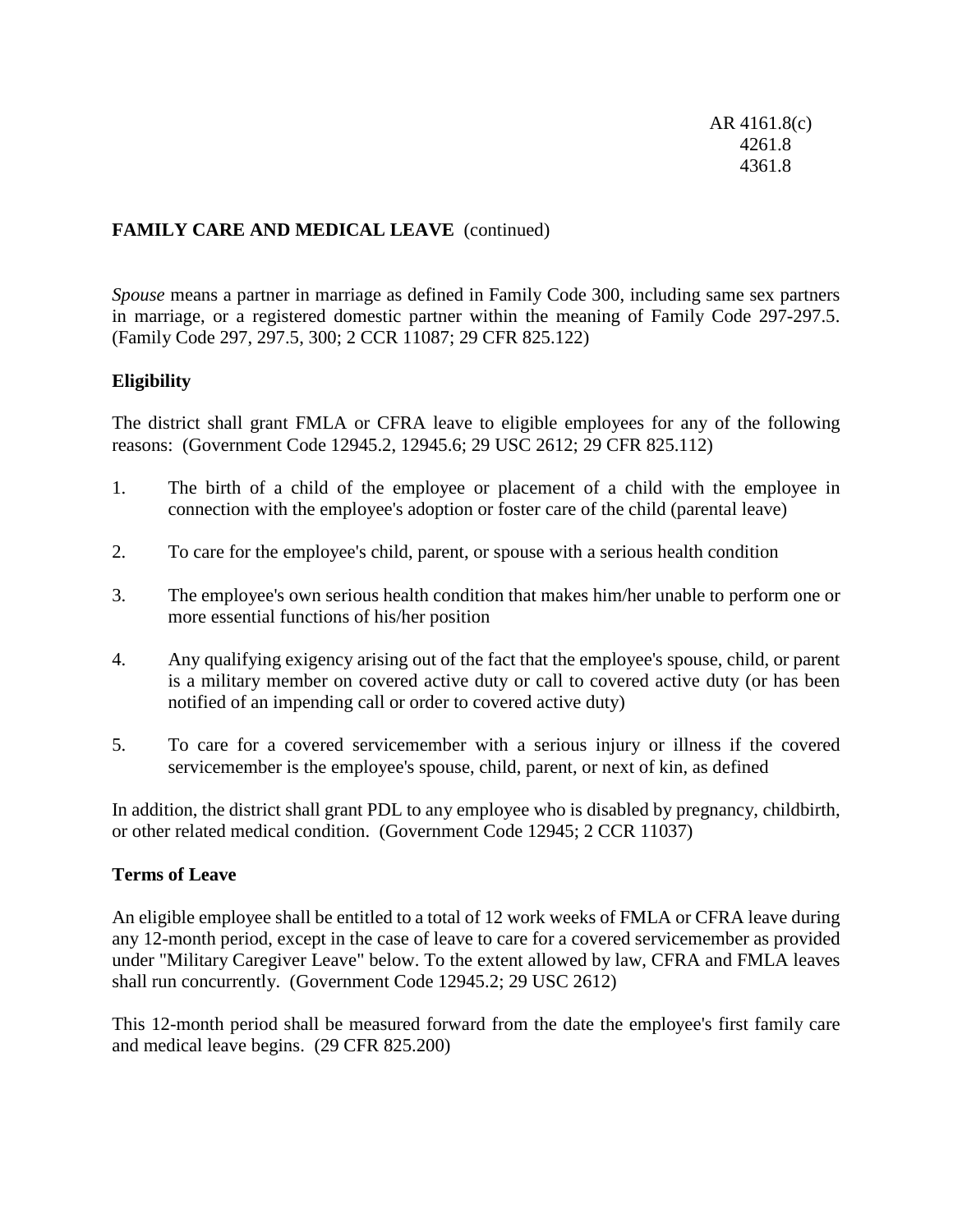In addition, any employee who is disabled by pregnancy, childbirth, or other related condition shall be entitled to PDL for the period of the disability not to exceed four months. For a part-time employee, the four months shall be calculated on a proportional basis. (Government Code 12945; 2 CCR 11042)

> AR 4161.8(d) 4261.8 4361.8

# **FAMILY CARE AND MEDICAL LEAVE** (continued)

PDL shall run concurrently with FMLA leave for disability caused by an employee's pregnancy. At the end of the employee's FMLA leave for disability caused by pregnancy, or at the end of four months of PDL, whichever occurs first, a CFRA-eligible employee may request to take CFRA leave of up to 12 work weeks, for the reason of the birth of a child or to bond with or care for the child. (Government Code 12945, 12945.2; 2 CCR 11046, 11093)

Leave taken for the birth or placement of a child must be concluded within the 12-month period beginning on the date of the birth or placement of the child. Such leave does not need to be taken in one continuous period of time. (2 CCR 11090; 29 USC 2612)

If both parents of a child work for the district, their family care and medical leave related to the birth or placement of the child shall be limited to a combined total of 12 work weeks. This restriction shall apply regardless of the legal status of both parents' relationship. (Government Code 12945.2, 12945.6; 2 CCR 11088; 29 USC 2612)

### **Use/Substitution of Paid Leave**

An employee shall use his/her accrued vacation leave, other accrued time off, and any other paid time off negotiated with the district for any otherwise unpaid FMLA or CFRA leave not involving his/her own serious health condition. For PDL, CFRA, or FMLA leave due to an employee's own serious health condition, the employee shall use accrued sick leave and may use accrued vacation leave and other paid time off at his/her option. (Government Code 12945, 12945.2, 12945.6; 2 CCR 11044; 29 USC 2612)

The district and employee may also negotiate for the employee's use of any additional paid or unpaid time off instead of using the employee's CFRA leave. (2 CCR 11092)

*(cf. 4141/4241 - Collective Bargaining Agreement) (cf. 4161/4261/4361 - Leaves) (cf. 4161.1/4361.1 - Personal Illness/Injury Leave) (cf. 4261.1 - Personal Illness/Injury Leave)*

### **Intermittent Leave/Reduced Work or Leave Schedule**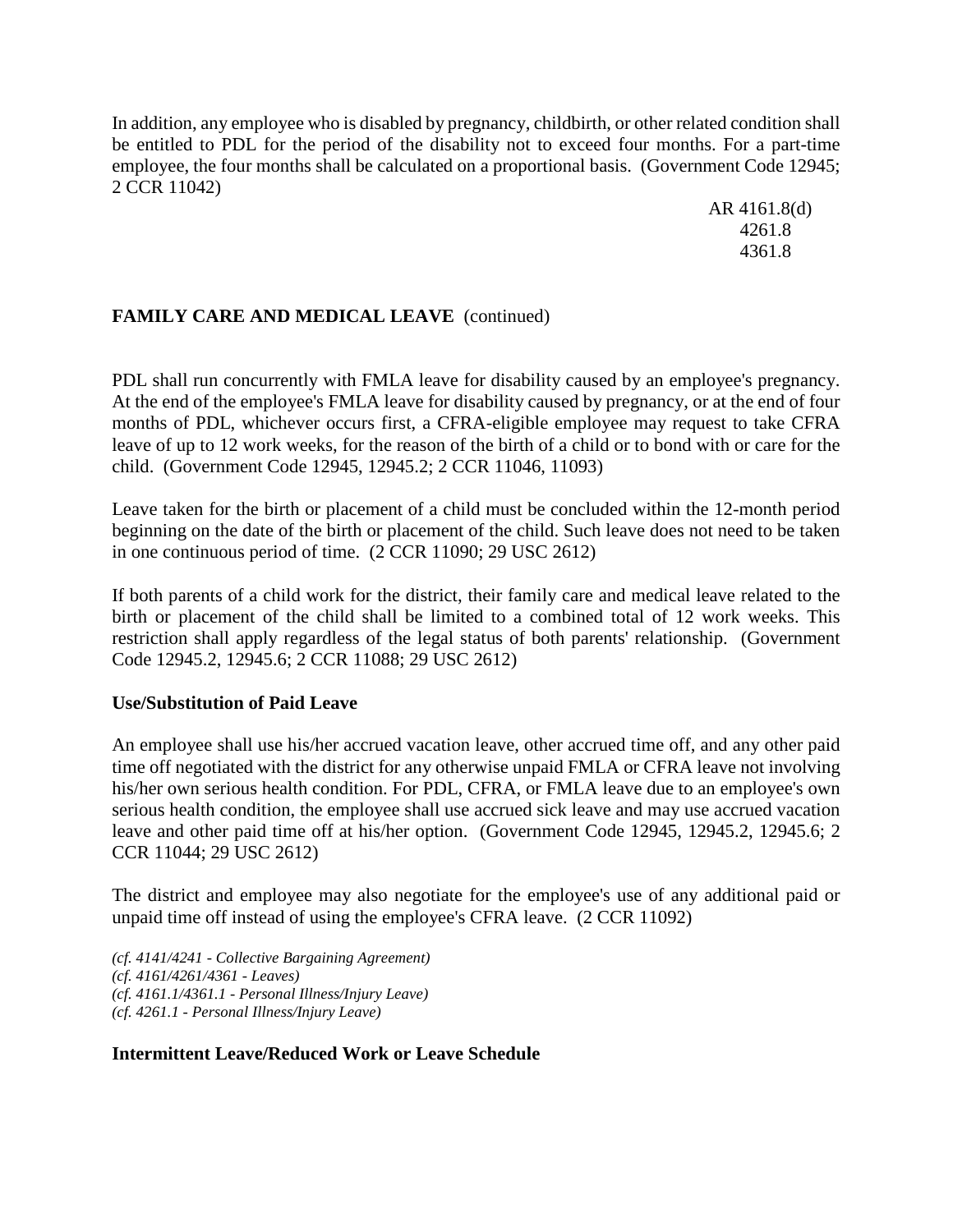PDL and family care and medical leave for the serious health condition of an employee or his/her child, parent, or spouse may be taken intermittently or on a reduced work or leave schedule when medically necessary, as determined by the health care provider of the person with the serious health condition. However, the district shall limit leave increments to the shortest period of time that the district's payroll system uses to account for absences or use of leave provided it is not to be greater than one hour. (2 CCR 11042, 11090; 29 USC 2612)

*(cf. 4113.4/4213.4/4313.4 - Temporary Modified/Light-Duty Assignment)*

AR 4161.8(e) 4261.8 4361.8

# **FAMILY CARE AND MEDICAL LEAVE** (continued)

The basic minimum duration of leave for the birth, adoption, or foster care placement of a child shall be two weeks. However, the district shall grant a request for such leave of less than two weeks on any two occasions. (2 CCR 11090; 29 USC 2612)

The district may require an employee to transfer temporarily to an available alternative position under any of the following circumstances: (2 CCR 11041, 11090; 29 USC 2612)

- 1. The employee needs intermittent leave or leave on a reduced work schedule that is foreseeable based on a planned medical treatment for the employee or family member.
- 2. A medical certification is provided by the employee's health care provider that, because of pregnancy, the employee has a medical need to take intermittent leave or leave on a reduced work schedule.
- 3. The district agrees to permit intermittent leave or leave on a reduced work schedule due to the birth, adoption, or foster care placement of the employee's child.

The alternative position must have equivalent pay and benefits and must better accommodate recurring periods of leave than the employee's regular job, and the employee must be qualified for the position. Transfer to an alternative position may include altering an existing job to better accommodate the employee's need for intermittent leave or a reduced work or leave schedule. (2 CCR 11041, 11090; 29 USC 2612)

### **Request for Leave**

The district shall consider an employee's request for PDL or family care and medical leave only if the employee provides at least verbal notice sufficient to make the district aware of the need to take the leave and the anticipated timing and duration of the leave. (2 CCR 11050, 11091)

For family care and medical leave, the employee need not expressly assert or mention FMLA/CFRA to satisfy this requirement. However, he/she must state the reason the leave is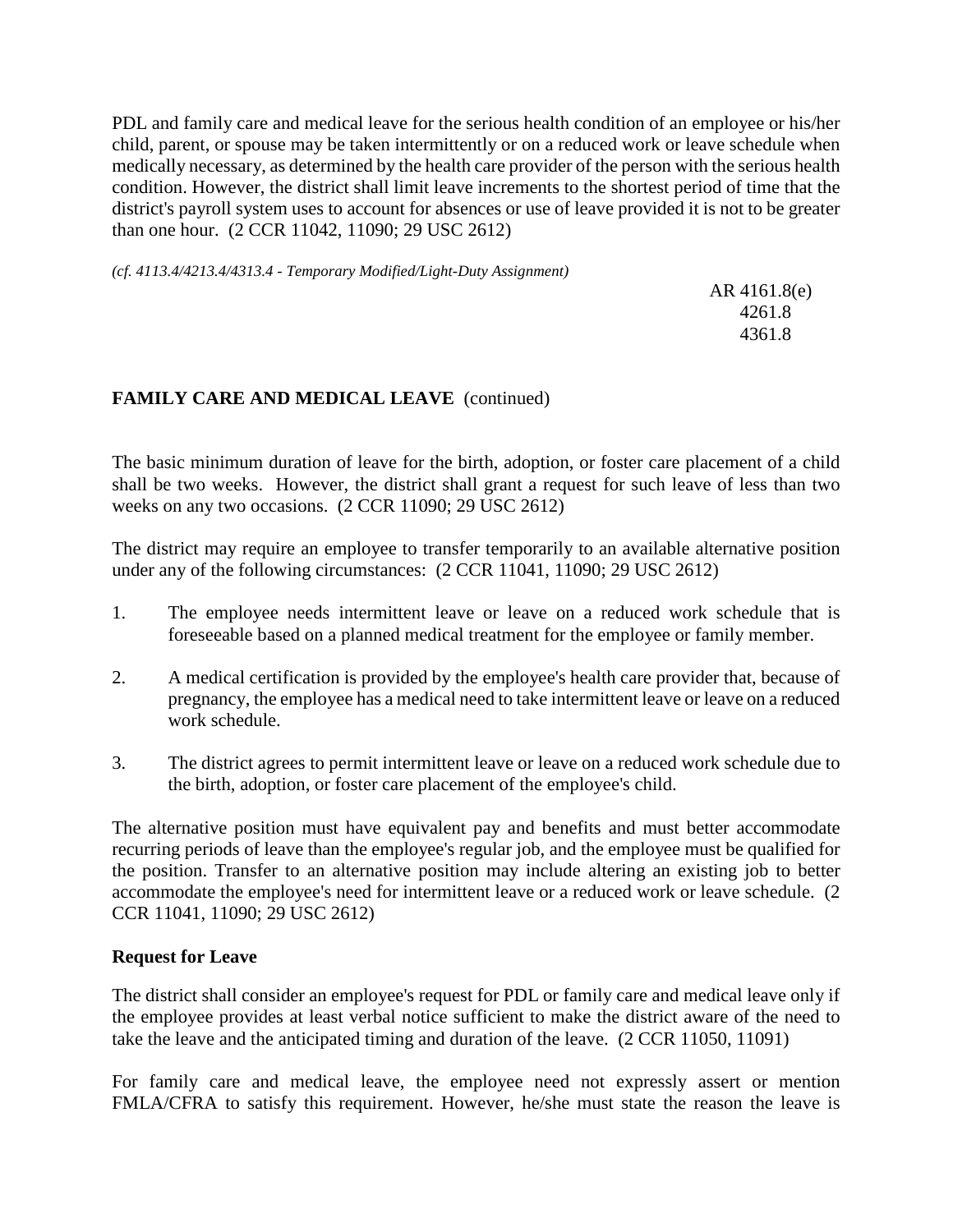needed (e.g., birth of child, medical treatment). If more information is necessary to determine whether the employee is eligible for family care and medical leave, the Superintendent/Principal or designee shall inquire further and obtain the necessary details of the leave to be taken. (2 CCR 11091)

The district shall respond to requests for leave as soon as practicable, but no later than five business days after receiving the employee's request. (2 CCR 11091)

> AR 4161.8(f) 4261.8 4361.8

# **FAMILY CARE AND MEDICAL LEAVE** (continued)

Based on the information provided by the employee, the Superintendent/Principal or designee shall designate the leave, paid or unpaid, as FMLA/CFRA qualifying leave and shall give notice of such designation to the employee. Failure of an employee to respond to permissible inquiries regarding the leave request may result in denial of CFRA protection if the district is unable to determine whether the leave is CFRA qualifying. (2 CCR 11091; 29 CFR 825.300)

When an employee is able to foresee the need for PDL or family care and medical leave at least 30 days in advance of the leave, the employee shall provide the district with at least 30 days advance notice before the leave. When the 30 days notice is not practicable because of a lack of knowledge of when leave will be required to begin, a change in circumstances, a medical emergency, or other good cause, the employee shall provide the district with notice as soon as practicable. Failure of an employee to provide required notice may result in a denial of leave. (2 CCR 11050, 11091)

In all instances, the employee shall consult with the Superintendent/Principal or designee and make a reasonable effort to schedule, subject to the health care provider's approval, any planned appointment or medical treatment or supervision so as to minimize disruption to district operations. (Government Code 12945.2; 2 CCR 11050, 11091)

# **Certification of Health Condition**

Within five business days of an employee's request for family care and medical leave for his/her own or his/her child's, parent's, or spouse's serious health condition, the Superintendent/Principal or designee shall request that the employee provide certification by a health care provider of the need for leave. Upon receiving the district's request, the employee shall provide the certification within 15 days, unless either the Superintendent/Principal or designee provides additional time or it is not practicable under the particular circumstances, despite the employee's diligent, good faith efforts. (2 CCR 11091; 29 CFR 825.305)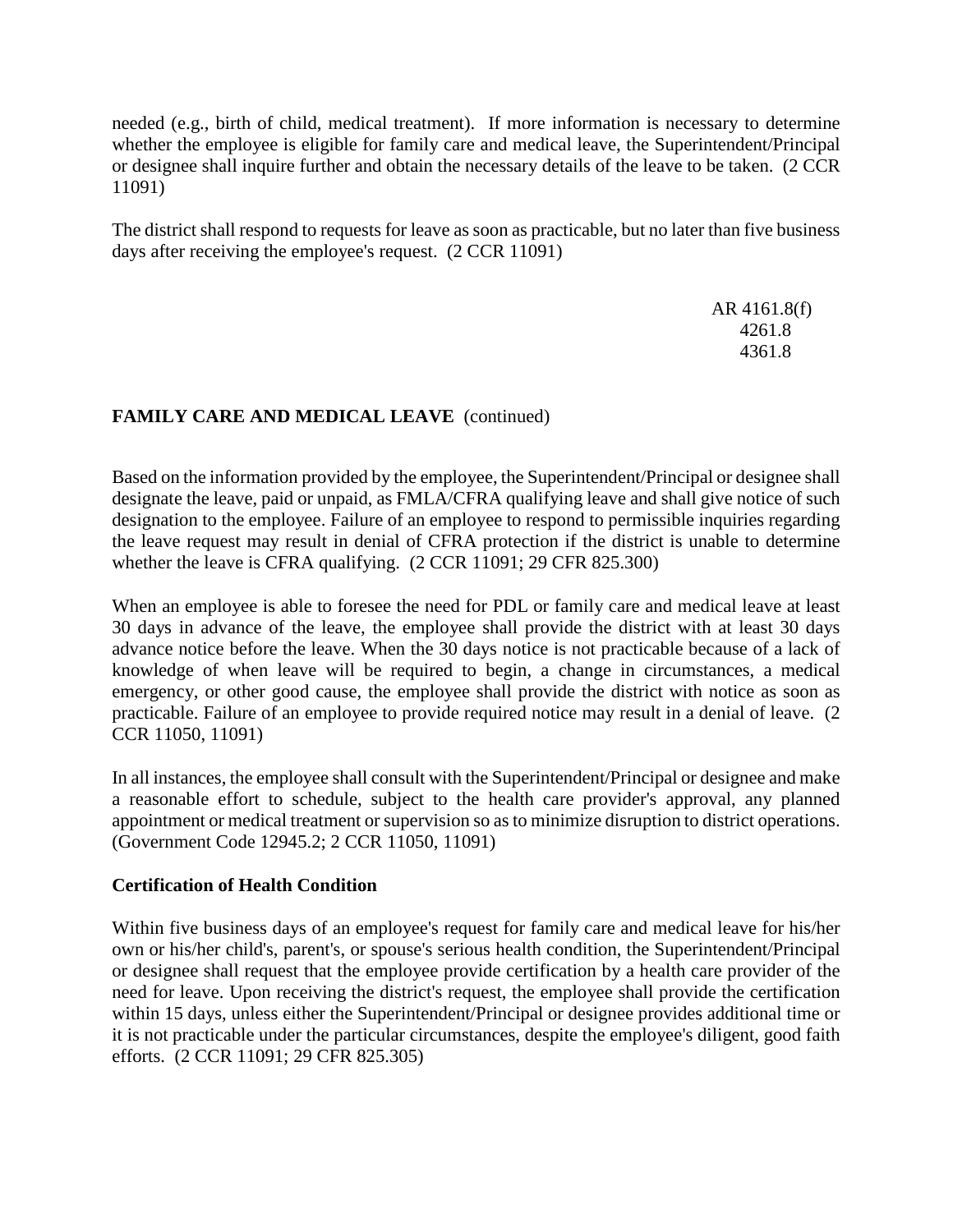The certification shall include the following: (Government Code 12945.2; 2 CCR 11087; 29 USC 2613)

- 1. The date on which the serious health condition began
- 2. The probable duration of the condition
- 3. If the employee is requesting leave to care for a child, parent, or spouse with a serious health condition, both of the following:

AR 4161.8(g) 4261.8 4361.8

### **FAMILY CARE AND MEDICAL LEAVE** (continued)

- a. Statement that the serious health condition warrants the participation of the employee to provide care, such as by providing psychological comfort, arranging for third party care, or directly providing or participating in the medical care of the child, parent, or spouse during a period of the treatment or supervision
- b. Estimated amount of time the health care provider believes the employee needs to care for the child, parent, or spouse
- 4. If the employee is requesting leave because of his/her own serious health condition, a statement that due to the serious health condition, he/she is unable to work at all or is unable to perform one or more essential functions of his/her job
- 5. If the employee is requesting leave for intermittent treatment or on a reduced work or leave schedule for planned medical treatment, a statement of the medical necessity for the leave, the dates on which treatment is expected to be given, the duration of such treatment, and the expected duration of the leave

When an employee has provided sufficient medical certification to enable the district to determine whether the employee's leave request is FMLA/CFRA-eligible, the Superintendent/Principal or designee shall notify the employee within five business days whether the leave is FMLA/CFRAeligible. The Superintendent/Principal or designee may also retroactively designate leave as FMLA/CFRA leave as long as appropriate notice is given to the employee and there is no harm or injury to the employee. (2 CCR 11091; 29 CFR 825.301)

If the Superintendent/Principal or designee doubts the validity of a certification that accompanies a request for leave for the employee's own serious health condition, he/she may require the employee to obtain a second opinion from a district-approved health care provider, at district expense. If the second opinion is contrary to the first, the Superintendent/Principal or designee may require the employee to obtain a third medical opinion from a third health care provider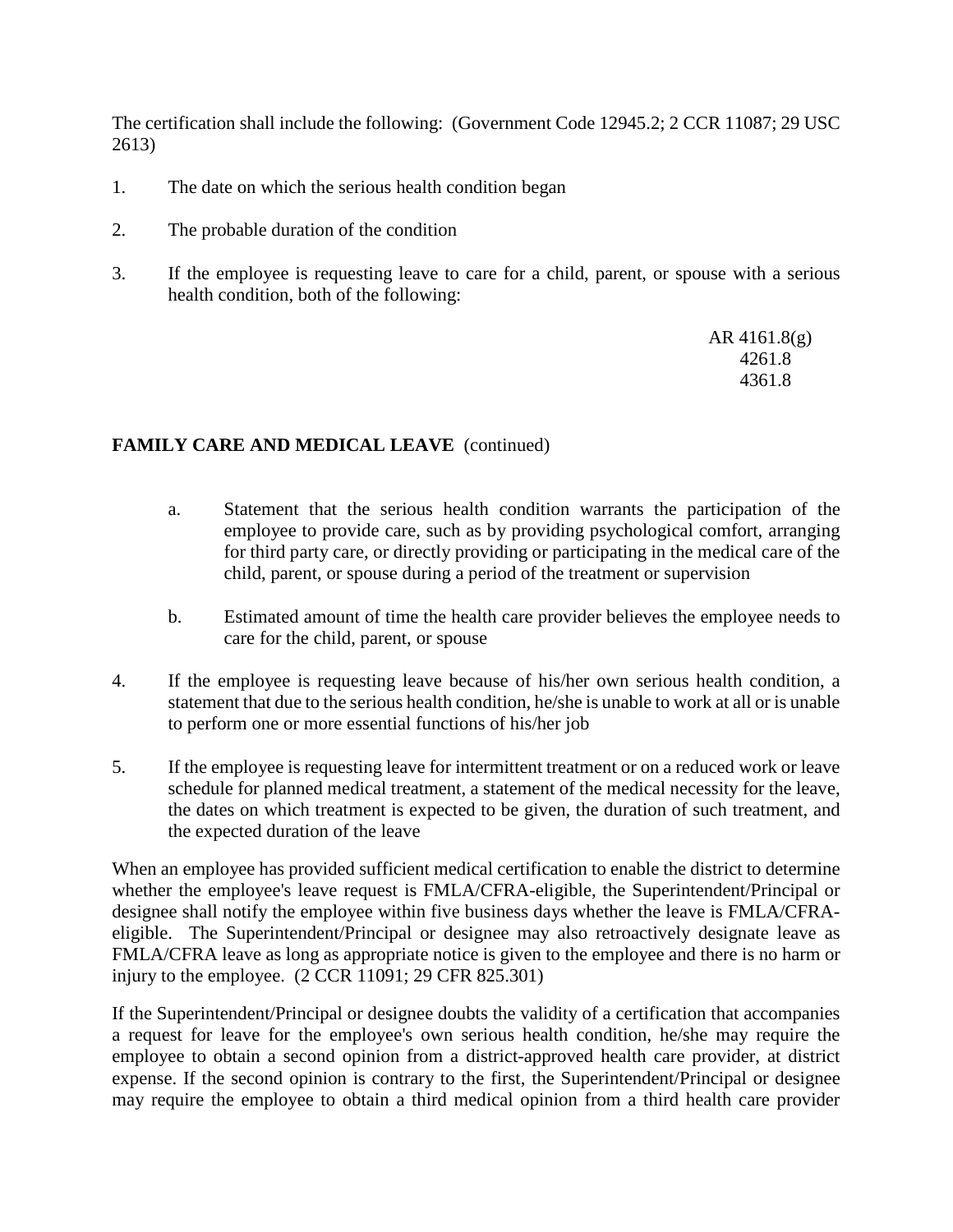approved by both the employee and the district, again at district expense. The opinion of the third health care provider shall be final and binding. (Government Code 12945.2; 2 CCR 11091; 29 USC 2613)

For PDL, the Superintendent/Principal or designee shall request that the employee provide certification by a health care provider of the need for leave at the time the employee gives notice of the need for PDL, or within two business days of giving the notice. If the need for PDL is unforeseen, the Superintendent/Principal or designee shall request the medical certification within two business days after the leave commences. The Superintendent/Principal or designee may request certification at some later date if he/she has reason to question the appropriateness of the leave or its duration. (2 CCR 11050)

> AR 4161.8(h) 4261.8 4361.8

# **FAMILY CARE AND MEDICAL LEAVE** (continued)

For PDL that is foreseeable and for which at least 30 days notice has been given, the employee shall provide the medical certification before the leave begins. When this is not practicable, the employee shall provide the certification within the time frame specified by the Superintendent/Principal or designee which must be at least 15 days after the request, unless it is not practicable under the particular circumstances despite the employee's diligent, good faith efforts. (2 CCR 11050)

Medical certification for PDL purposes shall include a statement that the employee needs to take the leave because the employee is disabled by pregnancy, childbirth, or a related medical condition, the date on which the employee became disabled because of pregnancy, and the estimated duration of the leave. (2 CCR 11050)

If additional PDL or family care and medical leave is needed when the time estimated by the health care provider expires, the district may require the employee to provide recertification in the manner specified for the leave. (Government Code 12945.2; 2 CCR 11050; 29 USC 2613)

The Superintendent/Principal or designee shall not request any genetic information related to an employee except as authorized by law in accordance with the California Genetic Information Nondiscrimination Act of 2011.

### **Release to Return to Work**

Upon expiration of an employee's PDL or family care and medical leave taken for his/her own serious health condition, the employee shall present certification from the health care provider that he/she is able to resume work. The certification shall address the employee's ability to perform the essential functions of his/her job.

*(cf. 4112.4/4212.4/4312.4 - Health Examinations)*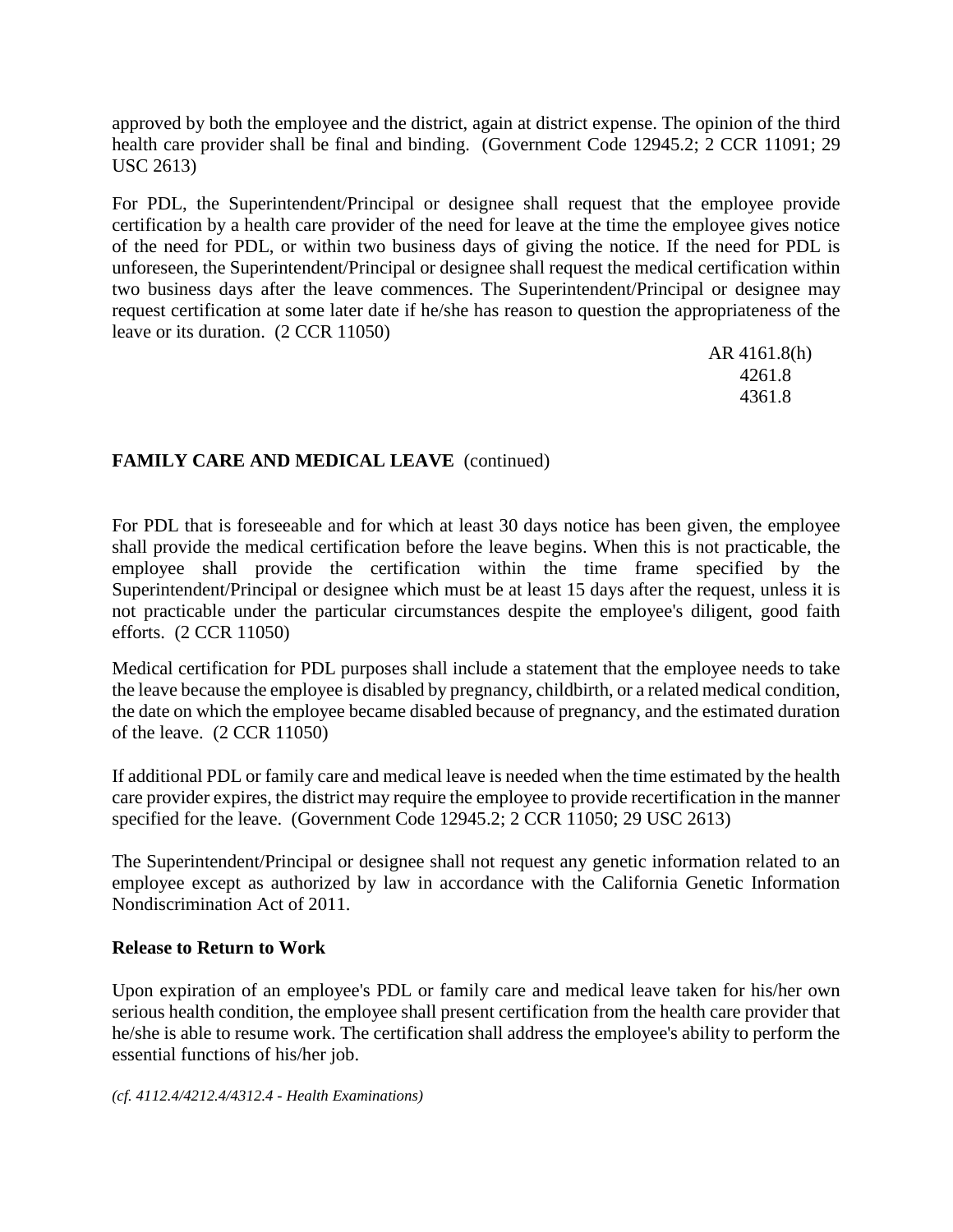### **Rights to Reinstatement**

Upon granting an employee's request for PDL or FMLA/CFRA leave, the Superintendent/Principal or designee shall guarantee to reinstate the employee in the same or a comparable position when the leave ends. (Government Code 12945.2; 2 CCR 11043, 11089; 29 USC 2614)

However, the district may refuse to reinstate an employee returning from FMLA or CFRA leave to the same or a comparable position if all of the following apply: (Government Code 12945.2; 2 CCR 11089; 29 USC 2614)

> AR 4161.8(i) 4261.8 4361.8

# **FAMILY CARE AND MEDICAL LEAVE** (continued)

- 1. The employee is a salaried "key employee" who is among the highest paid 10 percent of district employees who are employed within 75 miles of the employee's worksite.
- 2. The refusal is necessary to prevent substantial and grievous economic injury to district operations.
- 3. The district informs the employee of its intent to refuse reinstatement at the time it determines that the refusal is necessary, and the employee fails to immediately return to service.

*(cf. 4117.3 - Personnel Reduction) (cf. 4217.3 - Layoff/Rehire)*

The district may also refuse to reinstate an employee to the same or a comparable position if the FMLA/CFRA leave was fraudulently obtained by the employee. (2 CCR 11089; 29 CFR 825.216)

The district may refuse to reinstate an employee to the same position after taking PDL if, at the time the reinstatement is requested, the employee would not otherwise have been employed in that position for legitimate business reasons unrelated to the employee's PDL. (2 CCR 11043)

#### **Maintenance of Benefits/Failure to Return from Leave**

During the period when an employee is on PDL or family care and medical leave, he/she shall maintain his/her status with the district and the leave shall not constitute a break in service for purposes of longevity, seniority under any collective bargaining agreement, or any employee benefit plan. (Government Code 12945.2; 2 CCR 11092; 29 USC 2614)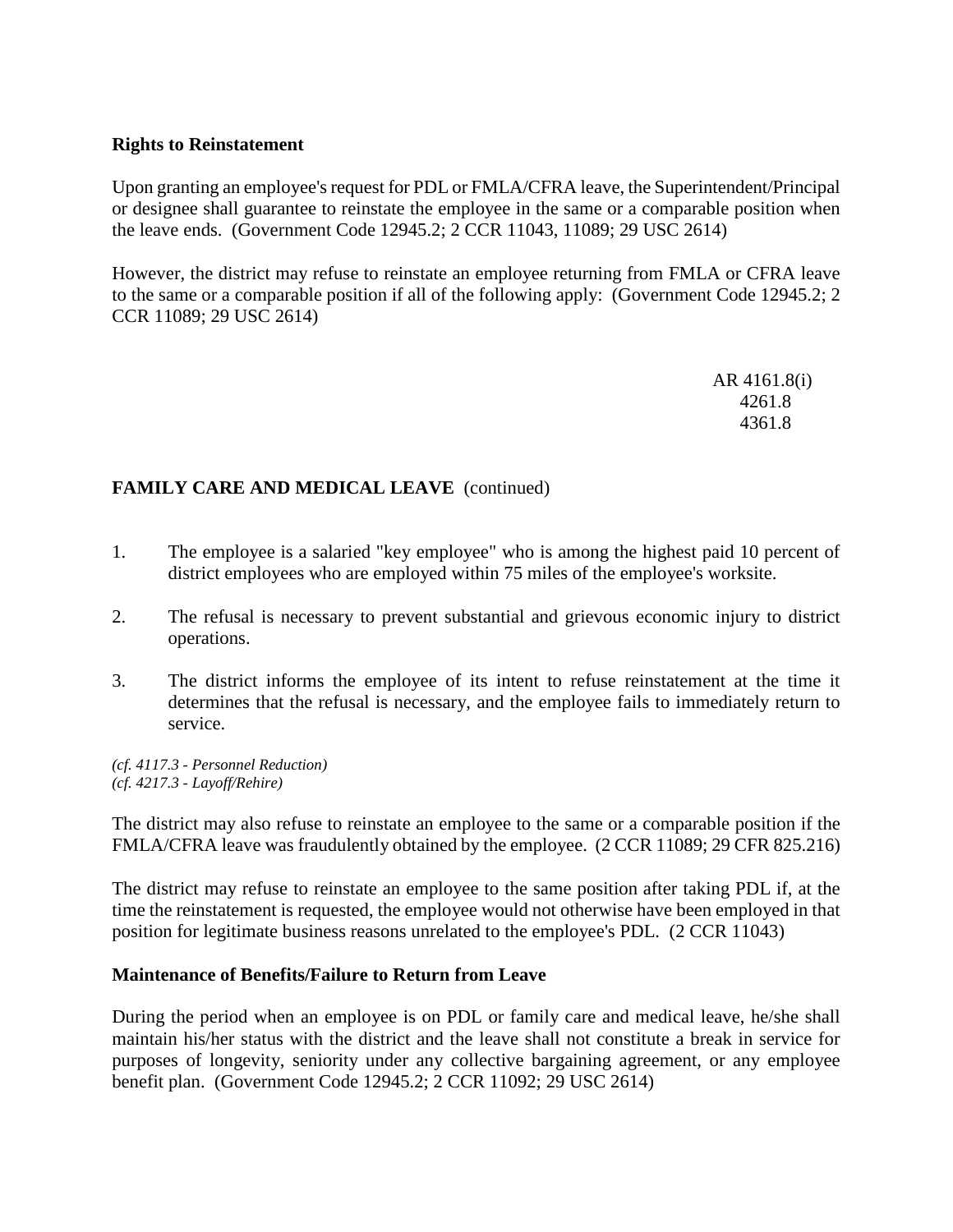For up to a maximum of four months for PDL and 12 work weeks for other family care and medical leave, the district shall continue to provide an eligible employee the group health plan coverage that was in place before he/she took the leave. The employee shall reimburse the district for premiums paid during the leave if he/she fails to return to district employment after the expiration of all available leaves and the failure is for a reason other than the continuation, recurrence, or onset of a serious health condition or other circumstances beyond his/her control. (Government Code 12945.2; 2 CCR 11044, 11092; 29 USC 2614; 29 CFR 825.213)

*(cf. 4154/4254/4354 - Health and Welfare Benefits)*

AR 4161.8(j) 4261.8 4361.8

### **FAMILY CARE AND MEDICAL LEAVE** (continued)

In addition, during the period when an employee is on PDL or family care and medical leave, the employee shall be entitled to continue to participate in other employee benefit plans including life insurance, short-term or long-term disability insurance, accident insurance, pension and retirement plans, and supplemental unemployment benefit plans to the same extent and under the same conditions as would apply to an unpaid leave taken for any other purpose. However, for purposes of pension and retirement plans, the district shall not make plan payments for an employee during any unpaid portion of the leave period and the leave period shall not be counted for purposes of time accrued under the plan. (Government Code 12945.2; 2 CCR 11044, 11092)

### **Military Family Leave Resulting from Qualifying Exigencies**

An eligible employee may take up to 12 work weeks of unpaid FMLA leave, during each 12-month period established by the district in the section entitled "Terms of Leave" above, for one or more qualifying exigencies while his/her child, parent, or spouse who is a military member is on covered active duty or on call to covered active duty status. (29 USC 2612; 29 CFR 825.126)

*Covered active duty* means duty during the deployment of a member of the regular Armed Forces to a foreign country or duty during the deployment of a member of the National Guard or Reserves to a foreign country under a call or an order to active duty in support of a contingency operation pursuant to law. (29 USC 2611; 29 CFR 825.126)

*Qualifying exigencies* include time needed to: (29 CFR 825.126)

1. Address issues arising from short notice deployment of up to seven calendar days from the date of receipt of call or order of short notice deployment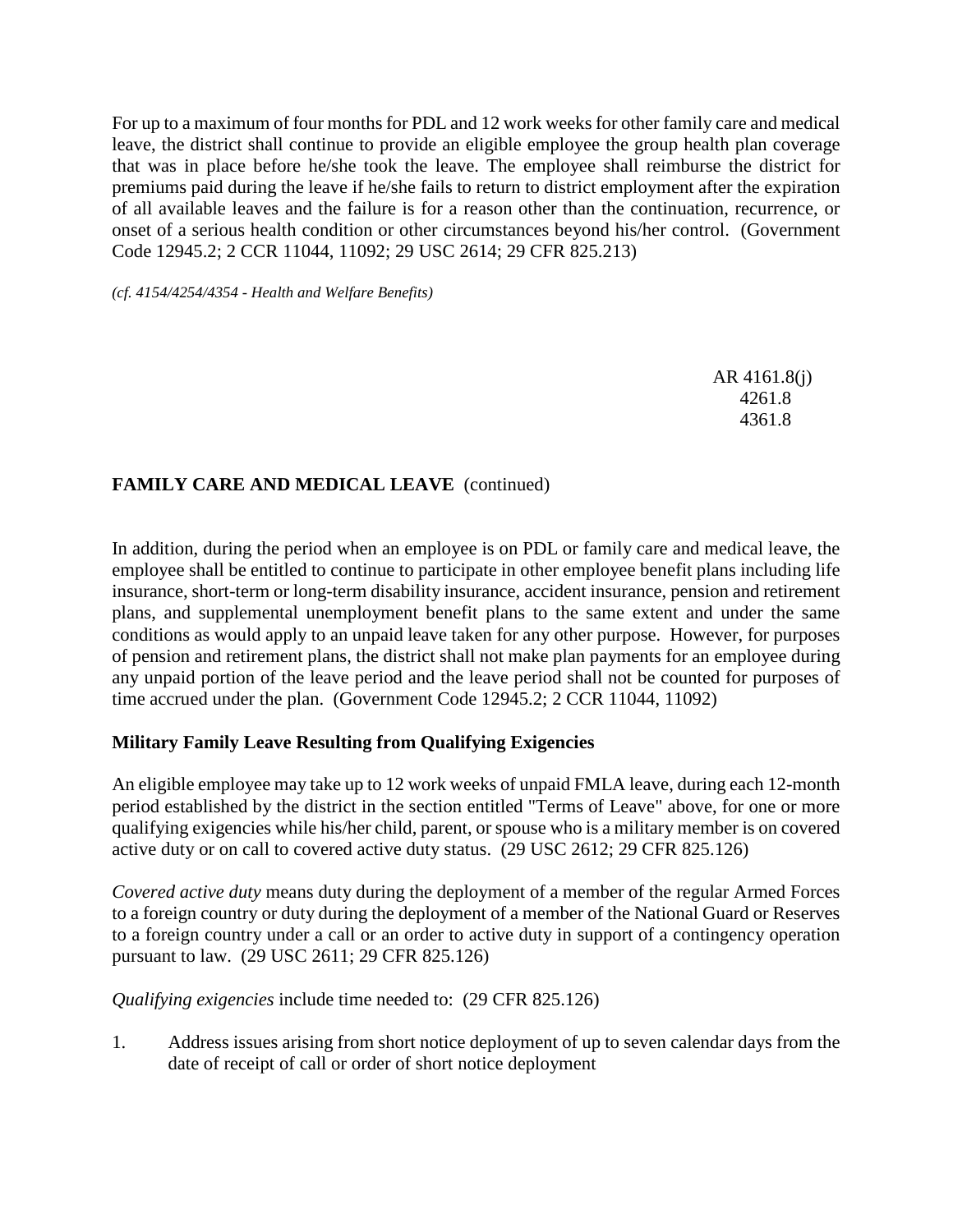- 2. Attend military events and related activities, such as any official ceremony or family assistance program related to the covered active duty or call to covered active duty status
- 3. Arrange child care or attend school activities arising from the covered active duty or call to covered active duty, such as arranging for alternative child care, enrolling or transferring a child to a new school, or attending meetings
- 4. Make or update financial and legal arrangements to address a military member's absence
- 5. Attend counseling provided by someone other than a health care provider

AR 4161.8(k) 4261.8 4361.8

# **FAMILY CARE AND MEDICAL LEAVE** (continued)

- 6. Spend time (up to 15 days of leave per instance) with a military member who is on shortterm, temporary, rest and recuperation leave during deployment
- 7. Attend to certain post-deployment activities, such as arrival ceremonies or reintegration briefings
- 8. Care for a military member's parent who is incapable of self-care when the care is necessitated by the military member's covered active duty
- 9. Address any other event that the employee and district agree is a qualifying exigency

The employee shall provide the Superintendent/Principal or designee with notice of the need for the qualifying exigency leave as soon as practicable, regardless of how far in advance such leave is foreseeable. (29 CFR 825.302)

An employee who is requesting leave for qualifying exigencies shall provide the Superintendent/Principal or designee with a copy of the military member's active duty orders, or other documentation issued by the military, and the dates of the service. In addition, the employee shall provide the Superintendent/Principal or designee with certification of the qualifying exigency necessitating the leave. The certification shall contain the information specified in 29 CFR 825.309.

The employee's qualifying exigency leave may be taken on an intermittent or reduced work or leave schedule basis. (29 CFR 825.302)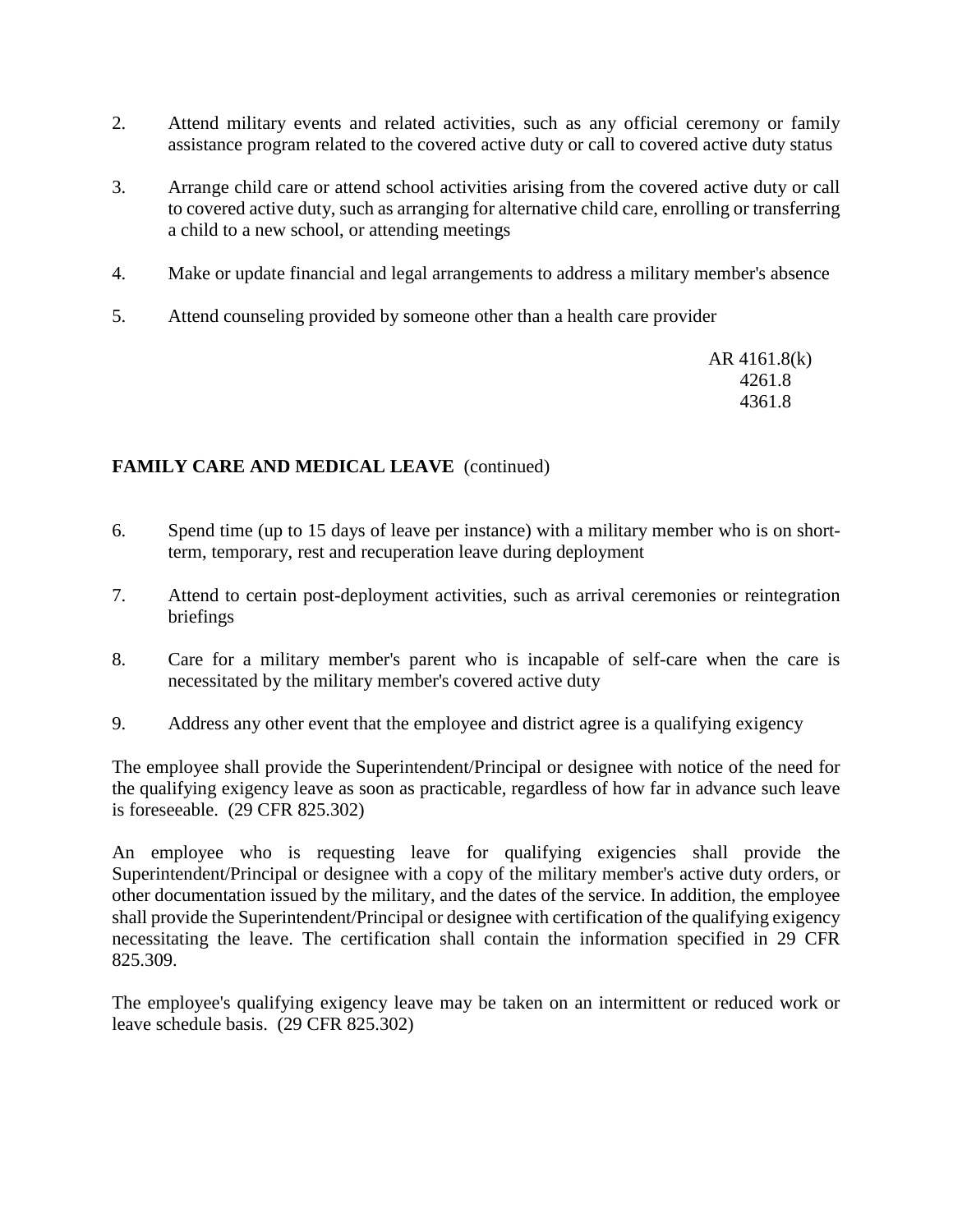During the period of qualified exigency leave, the district's rule regarding an employee's use of his/her accrued vacation leave and any other accrued paid or unpaid time off, as specified in the section "Use/Substitution of Paid Leave" above, shall apply.

### **Military Caregiver Leave**

The district shall grant an eligible employee up to a total of 26 work weeks of leave during a single 12-month period, measured forward from the first date the leave is taken, to care for a covered servicemember with a serious illness or injury. In order to be eligible for such military caregiver leave, the employee must be the spouse, son, daughter, parent, or next of kin of the covered servicemember. This 26-week period is not in addition to, but rather is inclusive of, the 12 work weeks of leave that may be taken for other FMLA qualifying reasons. (29 USC 2611, 2612; 29 CFR 825.127)

*Covered servicemember* may be: (29 CFR 825.127)

AR 4161.8(l) 4261.8 4361.8

# **FAMILY CARE AND MEDICAL LEAVE** (continued)

- 1. A current member of the Armed Forces, including a member of the National Guard or Reserves, who is undergoing medical treatment, recuperation, or therapy; is otherwise in outpatient status; or is otherwise on the temporary disability retired list for a serious injury or illness
- 2. A veteran who was discharged or released under conditions other than dishonorable at any time during the five-year period prior to the first date the eligible employee takes FMLA leave to care for the covered veteran

*Son or daughter of a covered servicemember* means the biological, adopted, or foster child, stepchild, legal ward, or a child of any age for whom the covered servicemember stood in *loco parentis*. (29 CFR 825.127)

*Parent of a covered servicemember* means the covered servicemember's biological, adopted, step, or foster parent, or any other individual who stood in *loco parentis* to the covered servicemember (except "parents in law"). (29 CFR 825.127)

*Next of kin* means the nearest blood relative to the covered servicemember, or as designated in writing by the covered servicemember. (29 USC 2611, 2612)

*Outpatient status* means the status of a member of the Armed Forces assigned to a military medical treatment facility as an outpatient or a unit established for the purpose of providing command and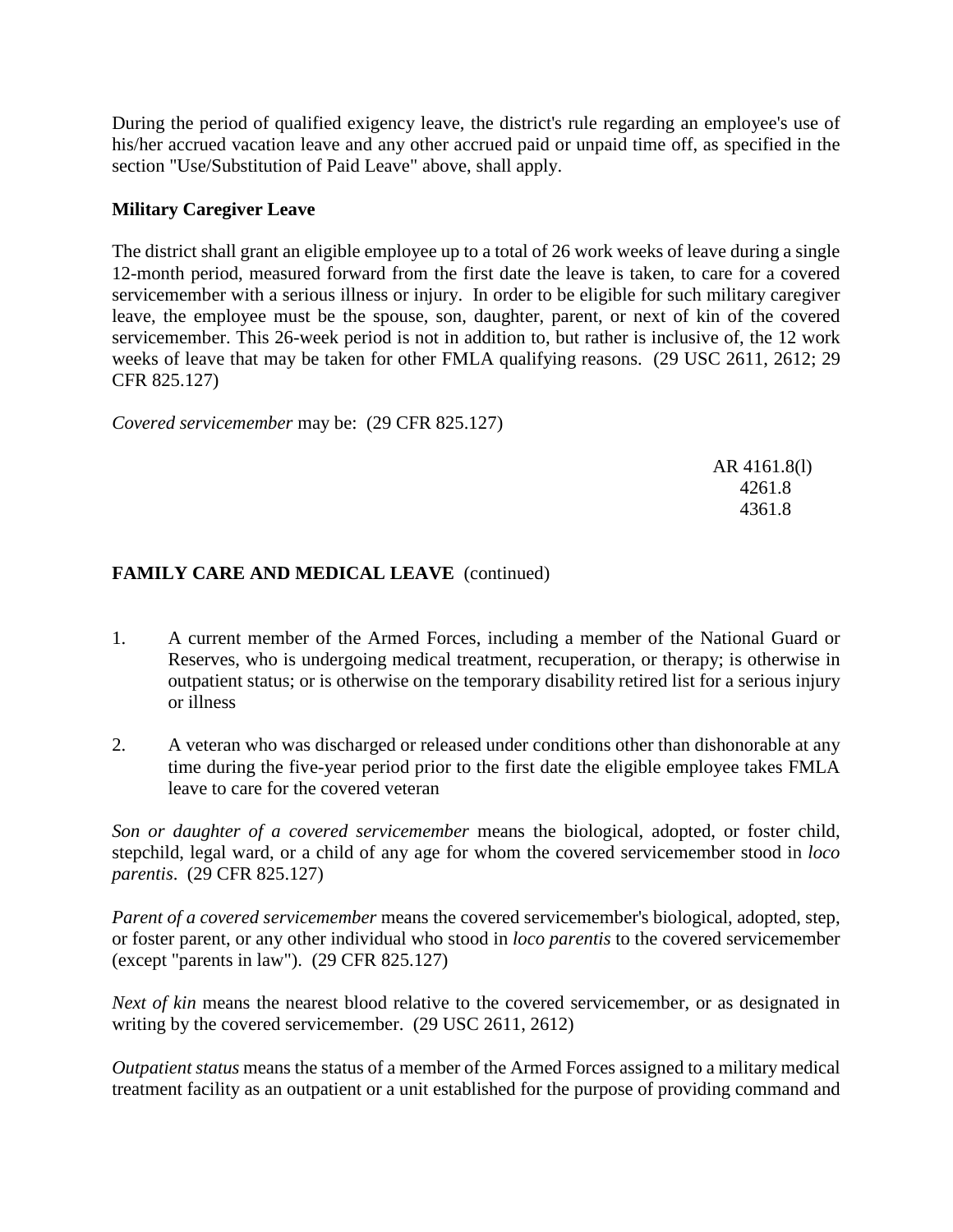control of members of the Armed Forces receiving medical care as outpatients. (29 USC 2611; 29 CFR 825.127)

*Serious injury or illness* means: (29 USC 2611; 29 CFR 825.127)

- 1. For a current member of the Armed Forces, an injury or illness incurred by the member in the line of duty on active duty, or that existed before the beginning of the member's active duty and was aggravated by the member's service in the line of duty while on active duty in the Armed Forces, and that may render the member medically unfit to perform the duties of the member's office, grade, rank, or rating.
- 2. For a veteran, an injury or illness incurred or aggravated by the member's service in the line of duty on active duty in the Armed Forces, including the National Guard or Reserves, that manifested itself before or after the member became a veteran and that is at least one of the following:
	- a. A continuation of a serious injury or illness incurred or aggravated while the veteran was a member of the Armed Forces and rendered him/her unable to perform the duties of his/her office, grade, rank, or rating

AR 4161.8(m) 4261.8 4361.8

# **FAMILY CARE AND MEDICAL LEAVE** (continued)

- b. A physical or mental condition for which the veteran has received a U.S. Department of Veterans Affairs (VA) Service-Related Disability Rating of 50 percent or greater, based wholly or partly on that physical or mental condition
- c. A physical or mental condition that substantially impairs the veteran's ability to secure or follow a substantially gainful occupation by reason of one or more disabilities related to his/her military service or that would do so but for treatment received by the veteran
- d. An injury, including a psychological injury, on the basis of which the veteran has been enrolled in the VA's Program of Comprehensive Assistance for Family **Caregivers**

The employee shall provide reasonable and practicable notice of the need for the leave in accordance with the procedures in the section entitled "Request for Leave" above.

An employee requesting leave to care for a covered servicemember with a serious injury or illness shall provide the Superintendent/Principal or designee with certification from an authorized health care provider of the servicemember that contains the information specified in 29 CFR 825.310.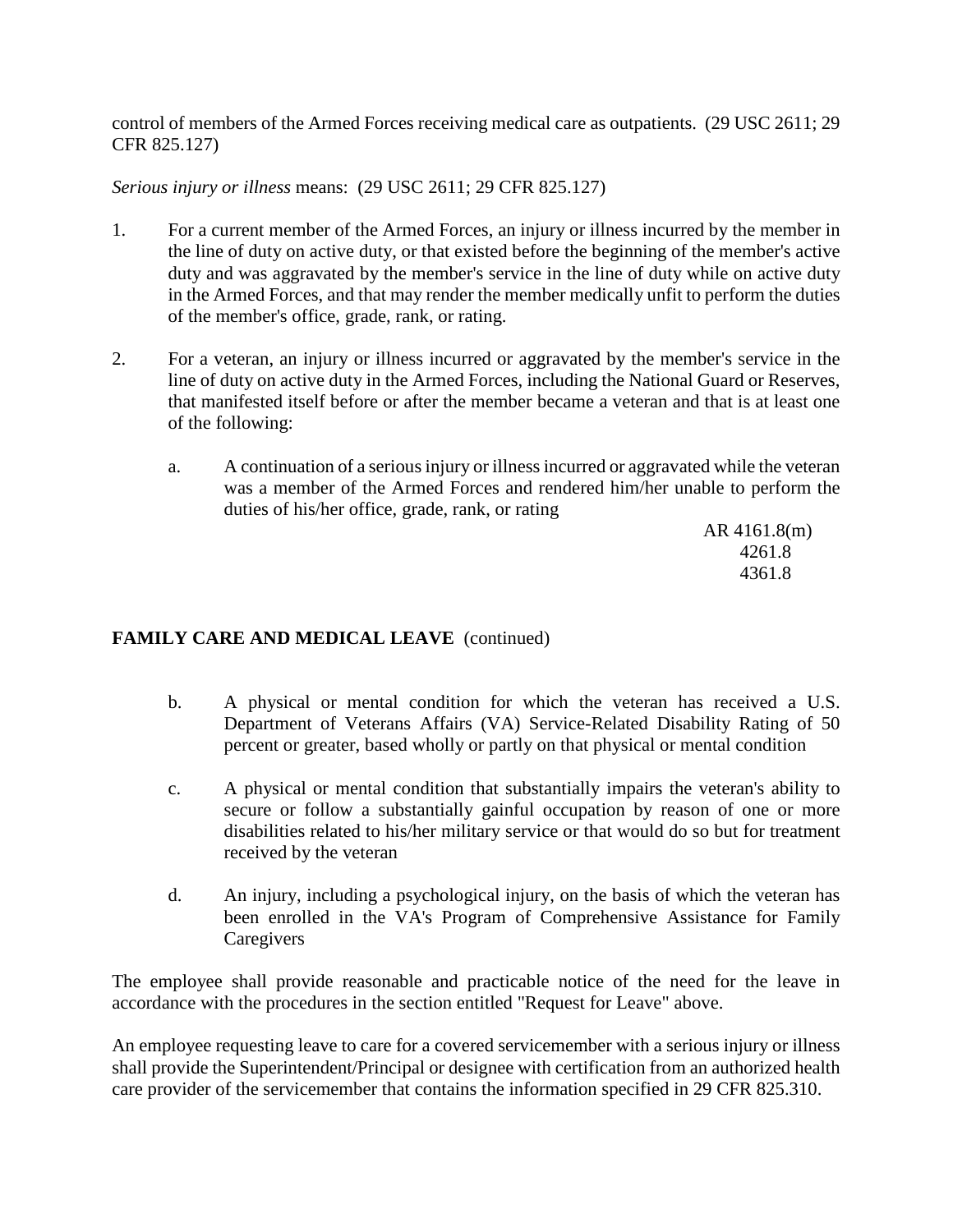The leave may be taken intermittently or on a reduced work or leave schedule when medically necessary. An employee taking military caregiver leave in combination with other leaves pursuant to this administrative regulation shall be entitled to a combined total of 26 work weeks of leave during a single 12-month period. When both spouses work for the district and both wish to take such leave, the spouses are limited to a maximum combined total of 26 work weeks during a single 12-month period. (29 USC 2612)

During the period of military caregiver leave, the district's rule regarding an employee's use of his/her accrued vacation leave and other accrued paid or unpaid time off, as specified in the section "Use/Substitution of Paid Leave" above, shall apply.

### **Notifications**

The Superintendent/Principal or designee shall provide the following notifications regarding state and federal law related to PDL or FMLA/CFRA leave:

1. **General Notice:** Information explaining the provisions of the FEHA/PDL and FMLA/CFRA and employee rights and obligations shall be posted in a conspicuous place on district premises, or electronically, and shall be included in employee handbooks. (2 CCR 11049, 11095; 29 USC 2619)

> AR 4161.8(n) 4261.8 4361.8

# **FAMILY CARE AND MEDICAL LEAVE** (continued)

The general notice shall also explain an employee's obligation to provide the Superintendent/Principal or designee with at least 30 days notice of the need for the requested leave, when the need is reasonably foreseeable at least 30 days prior to the start of the leave. (2 CCR 11050, 11091)

*(cf. 4112.9/4212.9/4312.9 - Employee Notifications)*

- 2. **Eligibility Notice:** When an employee requests leave, including PDL, or when the Superintendent/Principal or designee acquires knowledge that an employee's leave may be for an FMLA/CFRA qualifying reason, the Superintendent/Principal or designee shall, within five business days, provide notification to the employee of his/her eligibility to take such leave. (2 CCR 11049, 11091; 29 CFR 825.300)
- 3. **Rights and Responsibilities Notice:** Each time the eligibility notice is provided to an employee, the Superintendent/Principal or designee shall provide written notification explaining the specific expectations and obligations of the employee, including any consequences for a failure to meet those obligations. Such notice shall include, as applicable: (29 CFR 825.300)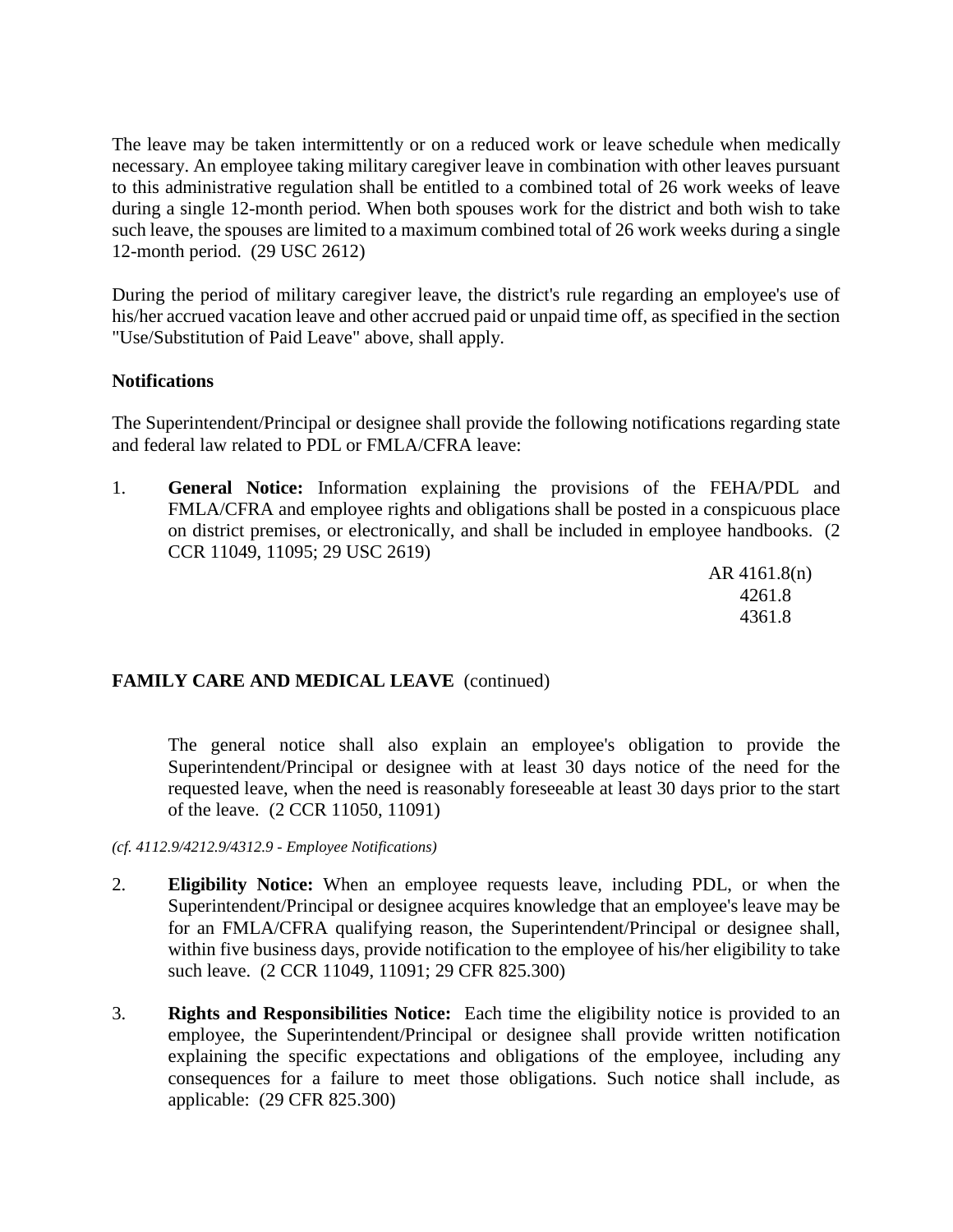- a. A statement that the leave may be designated and counted against the employee's annual FMLA/CFRA leave entitlement and the appropriate 12-month entitlement period, if qualifying
- b. Any requirements for the employee to furnish medical certification of a serious health condition, serious injury or illness, or qualifying exigency arising out of active duty or call to active duty status and the consequences of failing to provide the certification
- c. The employee's right to use paid leave, whether the district will require use of paid leave, conditions related to any use of paid leave, and the employee's entitlement to take unpaid leave if the employee does not meet the conditions for paid leave
- d. Any requirements for the employee to make premium payments necessary to maintain health benefits, the arrangement for making such payments, and the possible consequences of failure to make payments on a timely basis
- e. The employee's status as a "key employee" if applicable, potential consequence that restoration may be denied following the FMLA leave, and explanation of the conditions required for such denial

AR 4161.8(o) 4261.8 4361.8

# **FAMILY CARE AND MEDICAL LEAVE** (continued)

- f. The employee's right to maintenance of benefits during the leave and restoration to the same or an equivalent job upon return from leave
- g. The employee's potential liability for health insurance premiums paid by the district during the employee's unpaid FMLA leave should the employee not return to service after the leave

Any time the information provided in the above notice changes, the Superintendent/Principal or designee shall, within five business days of his/her receipt of an employee's first notice of need for leave, provide the employee with a written notice referencing the prior notice and describing any changes to the notice. (29 CFR 825.300)

4. **Designation Notice:** When the Superintendent/Principal or designee has information (e.g., sufficient medical certification) to determine whether the leave qualifies as FMLA/CFRA leave, he/she shall, within five business days, provide written notification designating the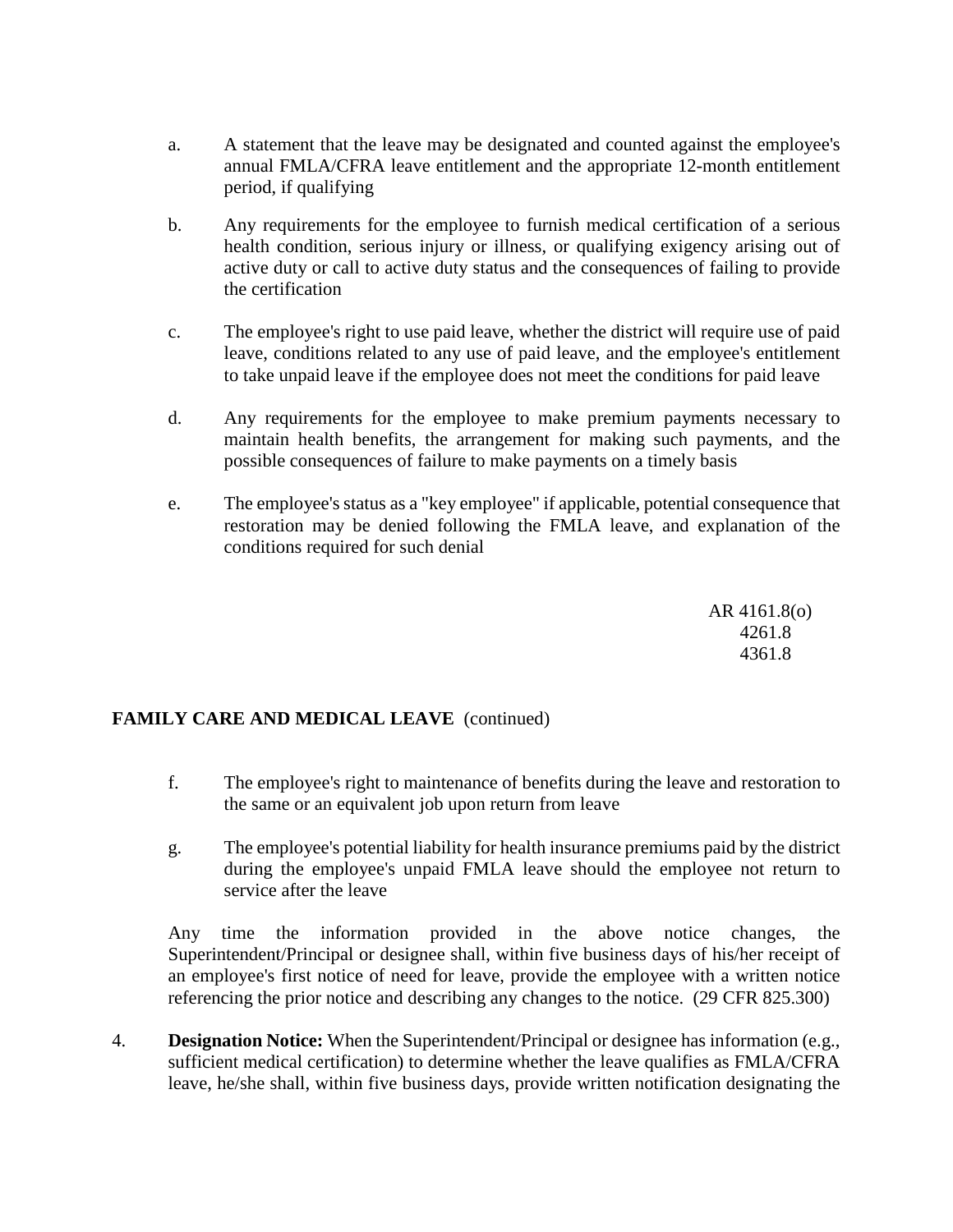leave as FMLA/CFRA qualifying or, if the leave will not be so designated, the reason for that determination. (2 CCR 11091; 29 CFR 825.300)

If the amount of leave needed is known, the notice shall include the number of hours, days, or weeks that will be counted against the employee's FMLA/CFRA entitlement. If it is not possible to provide that number at the time of the designation notice, notification shall be provided of the amount of leave counted against the employee's entitlement upon request by the employee and at least once in every 30-day period if leave was taken in that period. (29 CFR 825.300)

If the district requires paid leave to be used during an otherwise unpaid family care and medical leave, the notice shall so specify. If the district requires an employee to present a release to return to work certification that addresses the employee's ability to perform the essential functions of the job, the notice shall also specify that requirement. (2 CCR 11091, 11097; 29 CFR 825.300)

Any time the information provided in the designation notice changes, the Superintendent/Principal or designee shall, within five business days, provide the employee with written notice referencing the prior notice and describing any changes to the notice. (29 CFR 825.300)

> AR 4161.8(p) 4261.8 4361.8

#### **FAMILY CARE AND MEDICAL LEAVE** (continued)

### **Records**

The Superintendent/Principal or designee shall maintain records pertaining to an individual employee's use of family care and medical leave in accordance with law. (Government Code 12946; 29 USC 2616; 42 USC 2000ff-1; 29 CFR 825.500)

*Legal Reference:*

*EDUCATION CODE 44965 Granting of leaves of absence for pregnancy and childbirth FAMILY CODE 297-297.5 Rights, protections, and benefits under law; registered domestic partners 300 Validity of marriage*